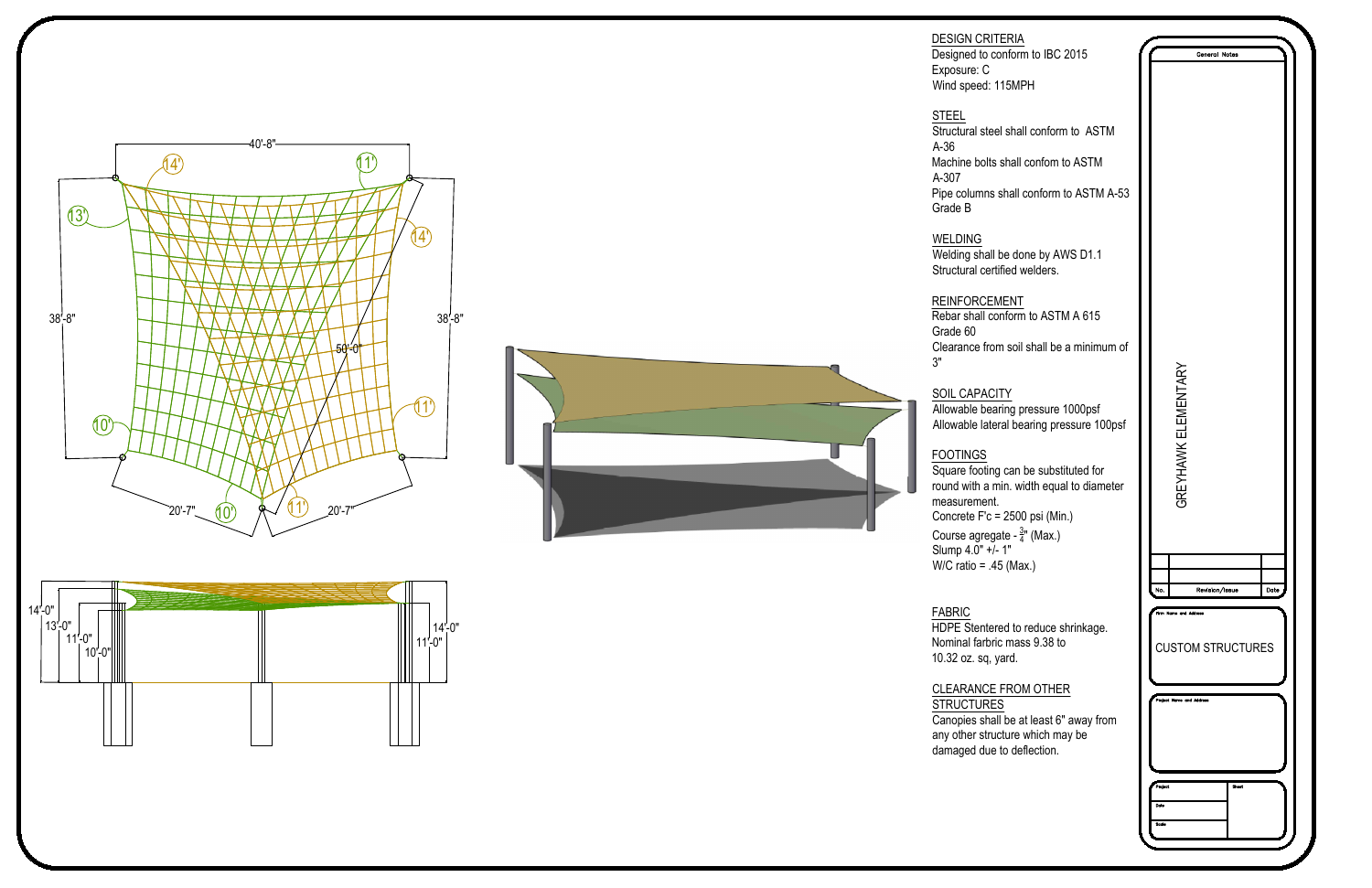

| General Notes                                                                                                                                                                      |  |
|------------------------------------------------------------------------------------------------------------------------------------------------------------------------------------|--|
| GREYHAWK ELEMENTARY                                                                                                                                                                |  |
| Revision/Issue<br>Date<br>No.<br>Firm Name and Address<br><b>CUSTOM STRUCTURES</b><br>Project Name and Address<br>Sheet<br>Project<br>TBD<br>$S1-2$<br>Date<br>Scale<br><b>NTS</b> |  |

# **Shade sail with D-ring corner connection**